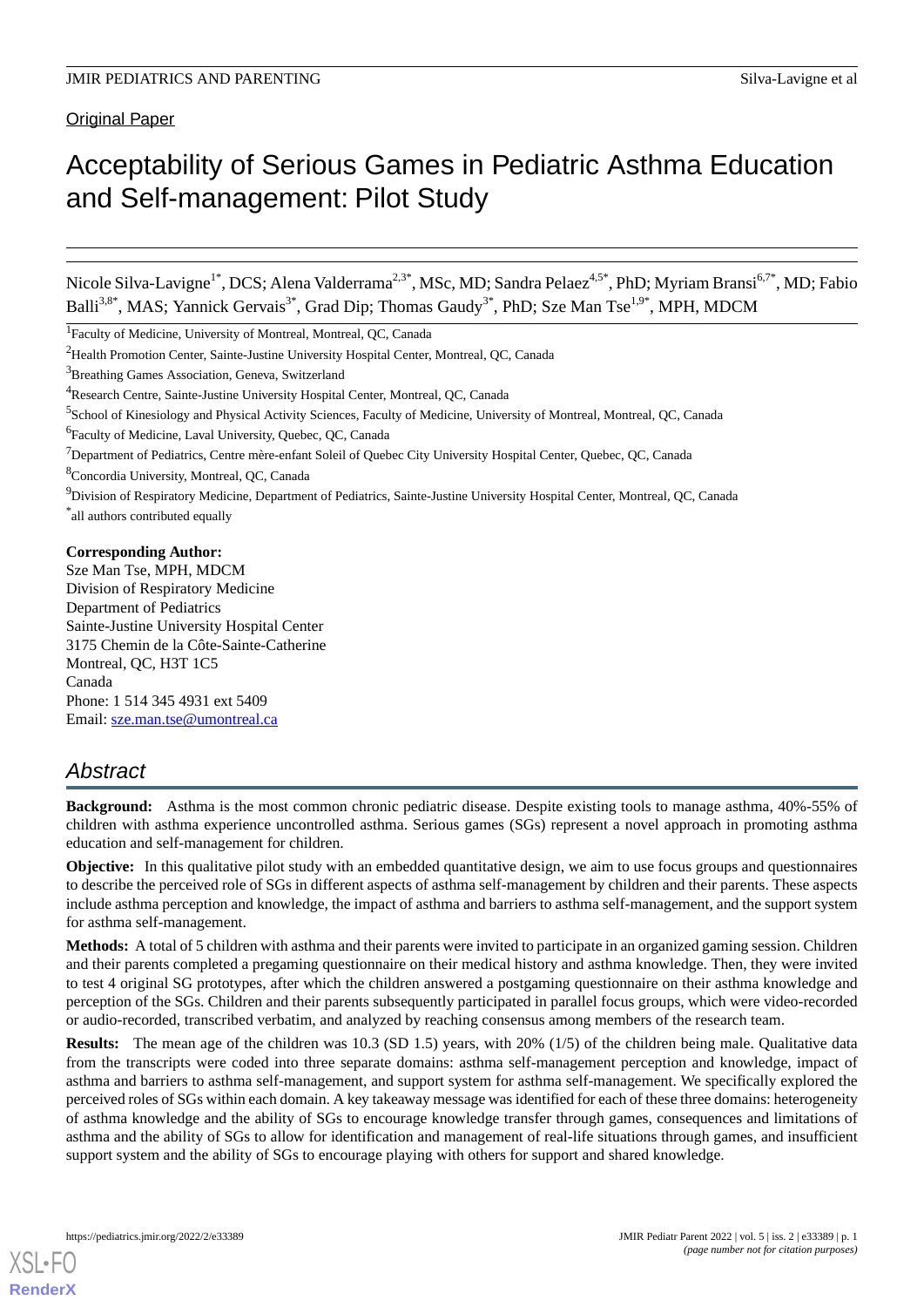**Conclusions:** Our pilot study explored the role of SGs in the self-management of asthma, as perceived by children and their parents. Our findings support the acceptability of SGs in asthma education and self-management in pediatrics and the necessity for future development in this field.

(JMIR Pediatr Parent 2022;5(2):e33389) doi: [10.2196/33389](http://dx.doi.org/10.2196/33389)

#### **KEYWORDS**

asthma; pediatrics; video games; eHealth; self-management

# *Introduction*

#### **Background**

Asthma, characterized by persistent inflammation of the airways and limited airflow, is the most common chronic pediatric disease [\[1](#page-10-0)]. Worldwide, studies consistently report that 40%-55% of children with asthma have uncontrolled asthma in the outpatient setting, defined as frequent respiratory symptoms and exacerbations necessitating the use of health care resources [[2](#page-10-1)[-5](#page-10-2)]. Poor asthma control can compromise long-term lung function and increase the risk of exacerbations, which can negatively impact a child's school attendance and participation in activities  $[1,6-8]$  $[1,6-8]$  $[1,6-8]$  $[1,6-8]$  and is a major source of stress for families [[1](#page-10-0)[,9](#page-10-5)]. Despite existing tools for asthma education such as targeted one-on-one asthma education and accessible web-based or paper-based asthma information, inefficient knowledge transfer and poor adherence to prescribed therapy remain major contributors to poor asthma control [\[1](#page-10-0),[6,](#page-10-3)[10](#page-10-6),[11\]](#page-10-7). For example, studies have shown that 50% of adults and children who are prescribed daily asthma medications do not take them as recommended [[1](#page-10-0)[,11](#page-10-7)], and that poor inhaler technique is common, with 70%-80% of patients using their inhalers incorrectly [[1](#page-10-0)]. A study focused on patients' perspective of taking long-term asthma controller medication reported various barriers to adherence, including doubts about asthma severity, fears of addiction, and limited knowledge [[12\]](#page-10-8). Thus, novel tools for asthma education are needed to ensure adequate asthma control.

Recent and ongoing technological advances have allowed the field of eHealth to prosper and evolve greatly. eHealth is the cost-effective use of technologies in various fields of health, namely, health education [\[13](#page-10-9)]. The Chronic Care Model (CCM), a validated framework for the management of patients with chronic illnesses, has recently been updated to create the eHealth Enhanced CCM (eCCM), highlighting the potential benefits that eHealth could have for such individuals [\[14](#page-10-10)]. This model presents various components that impact the management of chronic illnesses and eHealth applications, which can contribute to improved outcomes [\[14](#page-10-10)]. More precisely, it has been suggested that eHealth tools such as telehealth and mobile health apps could be useful in self-management support, resulting in more engaged and empowered patients [[14\]](#page-10-10). Moreover, the eCCM includes eHealth education as a component of chronic care management, stressing the importance of health literacy and eHealth training [[14\]](#page-10-10). The eCCM equally highlights the importance of having a patient who is informed and activated and a practice team that is prepared and proactive, with productive interactions between these 2 actors also contributing to improved outcomes [[14\]](#page-10-10).

 $XSI - F($ **[RenderX](http://www.renderx.com/)**

#### **Previous Work**

Although the eCCM focuses primarily on implementing eHealth tools, such as the use of internet for health information, mobile health, telehealth, electronic health records, and personal health records or patient portals, it does not specifically address the role of serious games (SGs) in health or in chronic illness management [\[14](#page-10-10)]. SGs are games that impart real-world skills, knowledge, or attitudes to the user through play [\[15](#page-10-11)]. They represent a cost-effective, accessible, unique, and dynamic approach within eHealth that can positively impact self-management support and eHealth education, which are 2 key components of the eCCM, through behavioral change by including simulation and management activities [[14-](#page-10-10)[17](#page-11-0)]. A systematic review of SGs in asthma education revealed that 90% of the children enjoyed them, and that most studies resulted in an improvement in the child's knowledge about asthma [[15\]](#page-10-11). However, the vast majority of the games failed to demonstrate significant changes in behavior and clinical outcomes, possibly because they were directed uniquely at the children and not their parents, despite parents playing a major role in the treatment of their children [[15\]](#page-10-11). Furthermore, previous SGs mainly focused on information delivery rather than simulations of real-life scenarios, which are more likely to promote behavior change. Finally, existing SGs are web-based or desktop computer–based, and their effectiveness may be enhanced if they are designed as accessible mobile apps [[15\]](#page-10-11).

#### **Goal of This Study**

To evaluate how SGs can be integrated into the asthma management framework, we build and, in a pilot study, evaluate 4 open-source SG prototypes focused on recognizing asthma triggers and symptoms and taking appropriate actions during an asthma exacerbation or as part of control therapy. These games are developed to provide a novel technique to promote self-management of asthma in children, which is a key aspect of asthma action plans [[2](#page-10-1)[,18](#page-11-1)]. They represent different game genres, including action, role-playing, and simulation. This pilot study aims to evaluate the acceptability of these original bilingual (French and English) SGs and gather feedback to guide their further development by answering the following research question: what are the children's and their parents' perceptions of the role of SGs in the self-management of asthma?

# *Methods*

#### **Study Design**

A qualitative study with a consensual qualitative design and an embedded quantitative component [\[19](#page-11-2),[20\]](#page-11-3) was used to explore children's and their parents' perceptions of the role of SGs in different aspects of asthma self-management. We chose a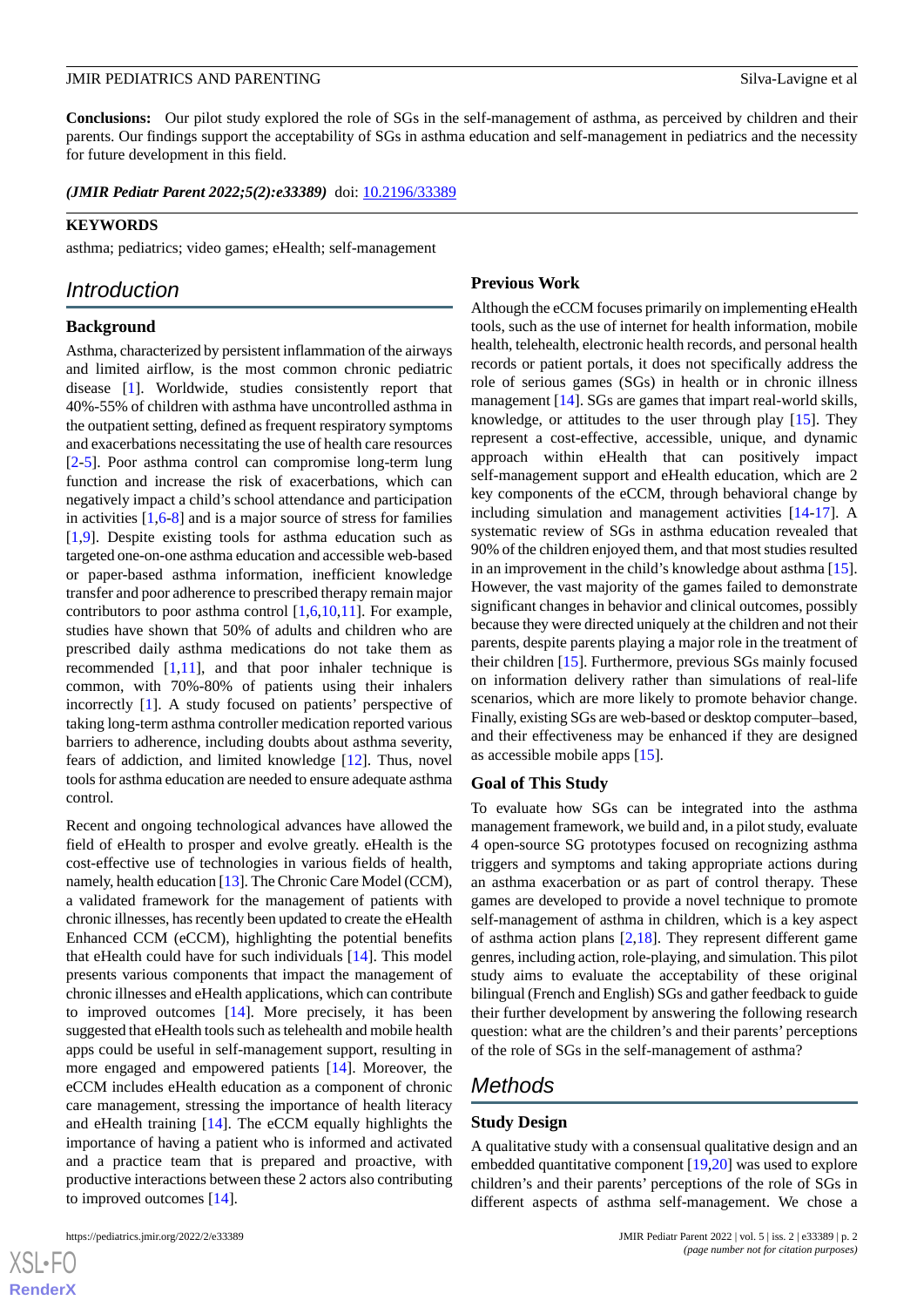#### JMIR PEDIATRICS AND PARENTING Silva-Lavigne et al.

consensual qualitative design because we emphasized the agreement between members during focus groups and within the research team.

#### **Ethics Approval**

The study obtained approval from the research ethics boards of both the Sainte-Justine University Health Center (ID 2019-2075) and Concordia University (ID 30010592). Written informed consent and written or oral assent for the study and video-recording or audio-recording were obtained from the parents and from age-appropriate children, respectively.

#### **Participants and Procedures**

We identified children meeting the eligibility criteria through the appointment list and a chart review, and the families were consecutively approached by the research team for participation at the respiratory medicine or asthma clinic of the Sainte-Justine University Health Center, a pediatric tertiary care center. Participants were children (1) aged 8-12 years inclusively, (2) with physician-diagnosed asthma, (3) who were on a daily controller medication, and (4) who understood and spoke French or English. We excluded children with chronic conditions other than asthma, such as cardiovascular diseases, neuromuscular disorders, or developmental delay. The targeted sample size of this study was 14 children and one of each of their parents. This sample size was based on previous literature using focus groups in pediatric health care research [\[21](#page-11-4)-[23\]](#page-11-5), the expertise of a qualitative researcher on our team, and the feasibility for a pilot study.

# **Data Collection**

#### *Pregame and Postgame Questionnaires*

Pregaming questionnaires were administered separately to both parents and children upon their arrival. The pregaming questionnaires included questions pertaining to previous gaming experience (children), asthma perception (children and parents), asthma knowledge (children and parents), and medical history of the child (parents). Asthma perception was assessed through several statements about general health and asthma using a Likert scale. The asthma knowledge questionnaire included true or false questions pertaining to their knowledge of asthma. In the absence of a well-validated asthma knowledge questionnaire, we created this questionnaire based on previous studies [[24](#page-11-6)[-26](#page-11-7)]. The final questions were reviewed by the research team, which includes a pulmonologist, a pediatrician, and a public health specialist, for their relevance to childhood asthma. The asthma knowledge questions were identical for both the pregaming and postgaming questionnaires to evaluate the knowledge transfer achieved through the SGs. We asked the children to play the 4 SGs on a provided laptop for a total duration of approximately 60 minutes. In addition, we encouraged the parents to explore the games themselves, either on their own or by playing with their children. A description of the games is provided below ([Table 1\)](#page-2-0). After each game, we asked the children to answer a web-based survey based on a Likert scale, about their general opinions of the game. After the gaming experience, the children completed a postgaming questionnaire, which included questions on the strengths and weaknesses of the games and the asthma knowledge questionnaire.

| Name of the game | Game description                                                                                                                                                                              | <b>Educational objectives</b>                             | Time allotted to<br>play (minutes) |
|------------------|-----------------------------------------------------------------------------------------------------------------------------------------------------------------------------------------------|-----------------------------------------------------------|------------------------------------|
| Asthmonautes     | A game in which the child navigates through different scenarios and interacts<br>with 9 characters to learn about asthma symptoms and management $[27]$                                       | Understand asthma symptoms<br>and management              | 30                                 |
| Lung Launcher    | A game in which the character encounters different asthma triggers (customiz-<br>able to the child) and the child must find the correct preventive method to ad-<br>dress each trigger $[28]$ | Identify asthma triggers and<br>learn how to address them | 4                                  |
| Asthma Heroes    | A game in which the player interacts with several characters to learn about<br>their symptoms, treatment, and context and collects objects to help them<br>manage their asthma $[29]$         | Understand asthma symptoms<br>and management              | -30                                |
| <b>Bloid</b>     | A game in which the player uses a breath-actuated sensor as an input device<br>to guide a spacecraft and destroy meteorites in its path [30]                                                  | Be aware of own breathing                                 | $\overline{4}$                     |

#### <span id="page-2-0"></span>**Table 1.** Description of the 4 games used in this study.

### *Focus Groups and Interviews*

We conducted semistructured focus groups with children and parents separately. Individual interviews were conducted on one of the study days, as there were only 2 children and 2 parents present. Of note, the interviewers were not involved in the clinical care of the participants and were unfamiliar to them. The topic guides used to collect data considered the inclusion of probing questions that were used accordingly to obtain more detailed responses. The topic guide for the children's focus group included themes such as asthma in general, gaming experience, practical implications the games could have on their health including benefits and risks, and the potential of playing SGs at home. The topic guide for the parents' focus group

[XSL](http://www.w3.org/Style/XSL)•FO **[RenderX](http://www.renderx.com/)**

revolved around asthma management and challenges, available resources to help overcome their challenges, and the acceptability of SGs in health. The interview and focus group times ranged from 16-35 minutes. We aimed to achieve consensus among the participants during the focus groups.

#### **Data Analysis**

We used the predetermined questionnaires for the quantitative part of the study and predetermined discussion topics to evaluate the topics of interest qualitatively. Then, the recordings were transcribed verbatim. For confidentiality purposes, all personal information was removed from the transcripts and participants were allotted a study identification number.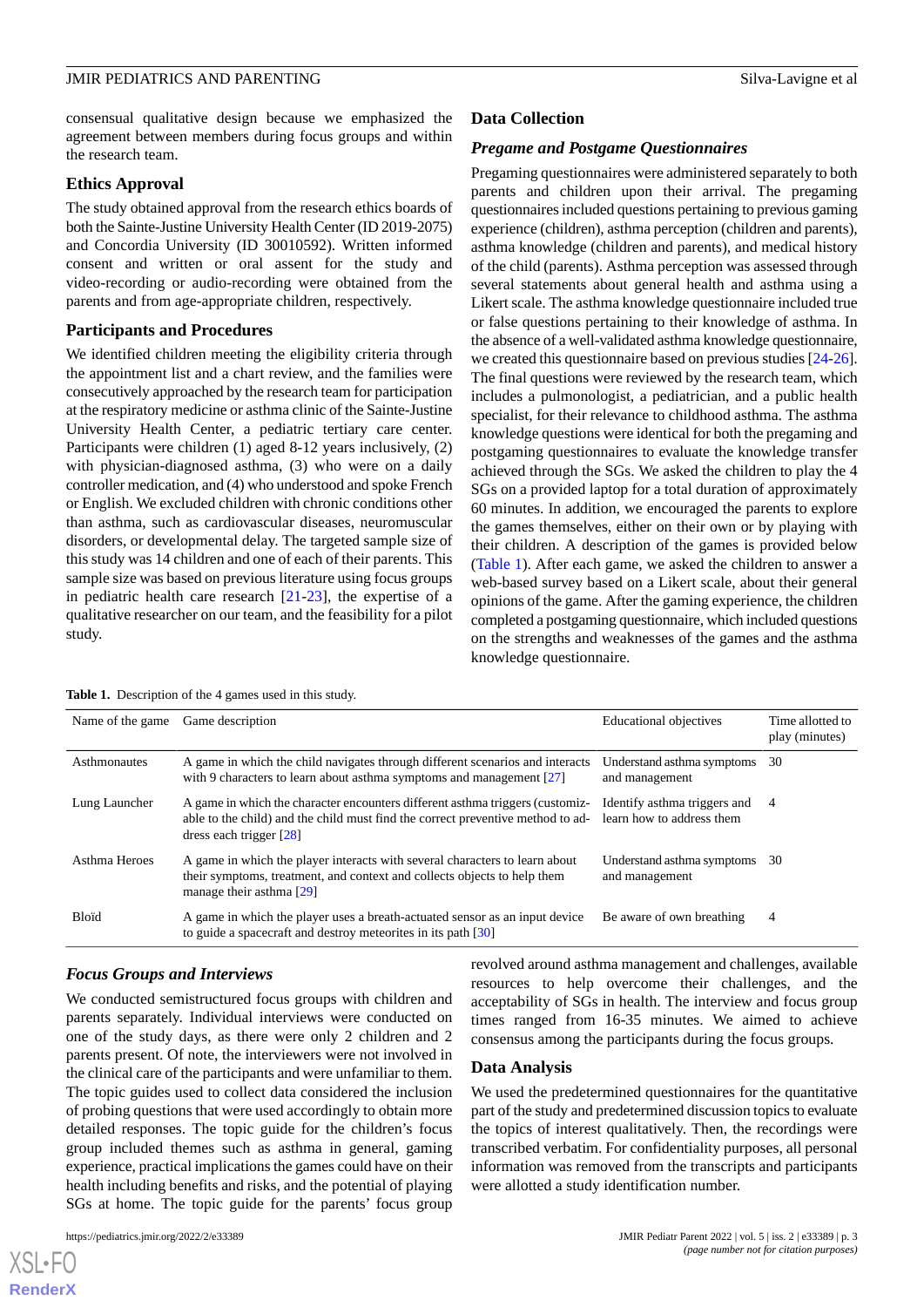# JMIR PEDIATRICS AND PARENTING Silva-Lavigne et al

We described the participants' characteristics and information pertaining to their asthma. The analysis of the qualitative data was guided by the eCCM [\[14](#page-10-10)], which highlights important aspects of self-management and eHealth education in chronic illnesses. During the analyses, the members of the research team reached consensus to ensure validity and coherence of the results [[19\]](#page-11-2). Specifically, the analytical process was divided into three major steps, including segmenting data from the transcripts into domains, abstracting data within the domains into core ideas, and performing a cross-analysis to develop themes across participants, which were agreed upon by the research team [[20\]](#page-11-3). We used the software MAXQDA (version 12; VERBI Software) to support data analysis.

To ensure the validity of our study, we implemented various verification techniques throughout the analytical process [[31\]](#page-11-12). By using multiple researchers for data analysis and different data collection methods (eg, questionnaires and focus groups), we were able to achieve analyst triangulation and methods triangulation, respectively, thereby ensuring a consensus among team members and maximizing the credibility and confirmability of our findings. In addition, peer debriefing was used to further establish credibility. Confirmability was further achieved by maintaining an audit trail and ensuring reflexivity by reporting biases, using multiple researchers, and using interviewers who are not involved in the care of the participants. Finally, we described the themes that emerged in this study by using quotes from the participants and their parents as evidence. As the

individual interviews and group discussions were conducted in French, the quotes were translated to their English equivalents.

# *Results*

# **Study Participants**

The targeted sample size of this pilot study was 14 children and one of each of their parents. We approached 37 potential participants and 14 (38%) families agreed to participate. Reasons for declining participation included lack of time, living far from the hospital, and scheduling conflicts. On the day of the focus groups, owing to unpredictable cancellations (extreme weather and scheduling conflicts), the final sample size was 36% (5/14) of the children and 6 parents (2 parents were present for one of the children). We invited participants to attend one of the 2 half-day sessions organized at the Sainte-Justine University Health Center.

Baseline characteristics of the participants are presented in [Table](#page-3-0) [2.](#page-3-0) The mean age of the participants was 10.3 (SD 1.5) years, and only 20% (1/5) of the participants were male. None of the participants had any asthma-related hospitalizations or emergency department visits during the 12 months before the study. The average time spent on playing video games each day was 30-60 minutes for 40% (2/5) of the participants. Mobile phones and different consoles were found to be the most used devices for gaming, with 60% (3/5) of the participants using each device.

<span id="page-3-0"></span>**Table 2.** Baseline characteristics of the children with asthma included in this analysis (N=5).

| Characteristics                                                                                  | Values    |  |  |
|--------------------------------------------------------------------------------------------------|-----------|--|--|
| Age (years), mean (SD)                                                                           | 10.3(1.5) |  |  |
| Sex (male), $n$ (%)                                                                              | 1(20)     |  |  |
| Parental report of age of asthma diagnosis (years), mean (SD)                                    | 1.9(1)    |  |  |
| Child report of age of first asthma exacerbation (years; for nonmissing data; $n=3$ ), mean (SD) | 2.2(0.8)  |  |  |
| Asthma-related hospitalization during the past 12 months, median (IQR)                           | 0(0)      |  |  |
| Time spent on playing video games, n (%)                                                         |           |  |  |
| Never                                                                                            | 1(20)     |  |  |
| 0-30 minutes                                                                                     | 1(20)     |  |  |
| 30-60 minutes                                                                                    | 2(40)     |  |  |
| 60-90 minutes                                                                                    | 0(0)      |  |  |
| 90-120 minutes                                                                                   | 0(0)      |  |  |
| >2 hours per day                                                                                 | 1(20)     |  |  |
| Device used to play games, $n$ (%)                                                               |           |  |  |
| Mobile phone                                                                                     | 3(60)     |  |  |
| Tablet                                                                                           | 2(40)     |  |  |
| Computer                                                                                         | 2(40)     |  |  |
| Console                                                                                          | 3(60)     |  |  |

# **Analysis of Qualitative Data**

The analysis of the transcripts from the individual interviews and group discussions occurred in 3 major steps and was guided

[XSL](http://www.w3.org/Style/XSL)•FO **[RenderX](http://www.renderx.com/)**

by the following research question: what are the children's and parents' perceptions of SGs in the self-management of asthma? The transcripts were analyzed by a primary research team composed of 4 coders (NS, AV, FB, and SMT). Transcripts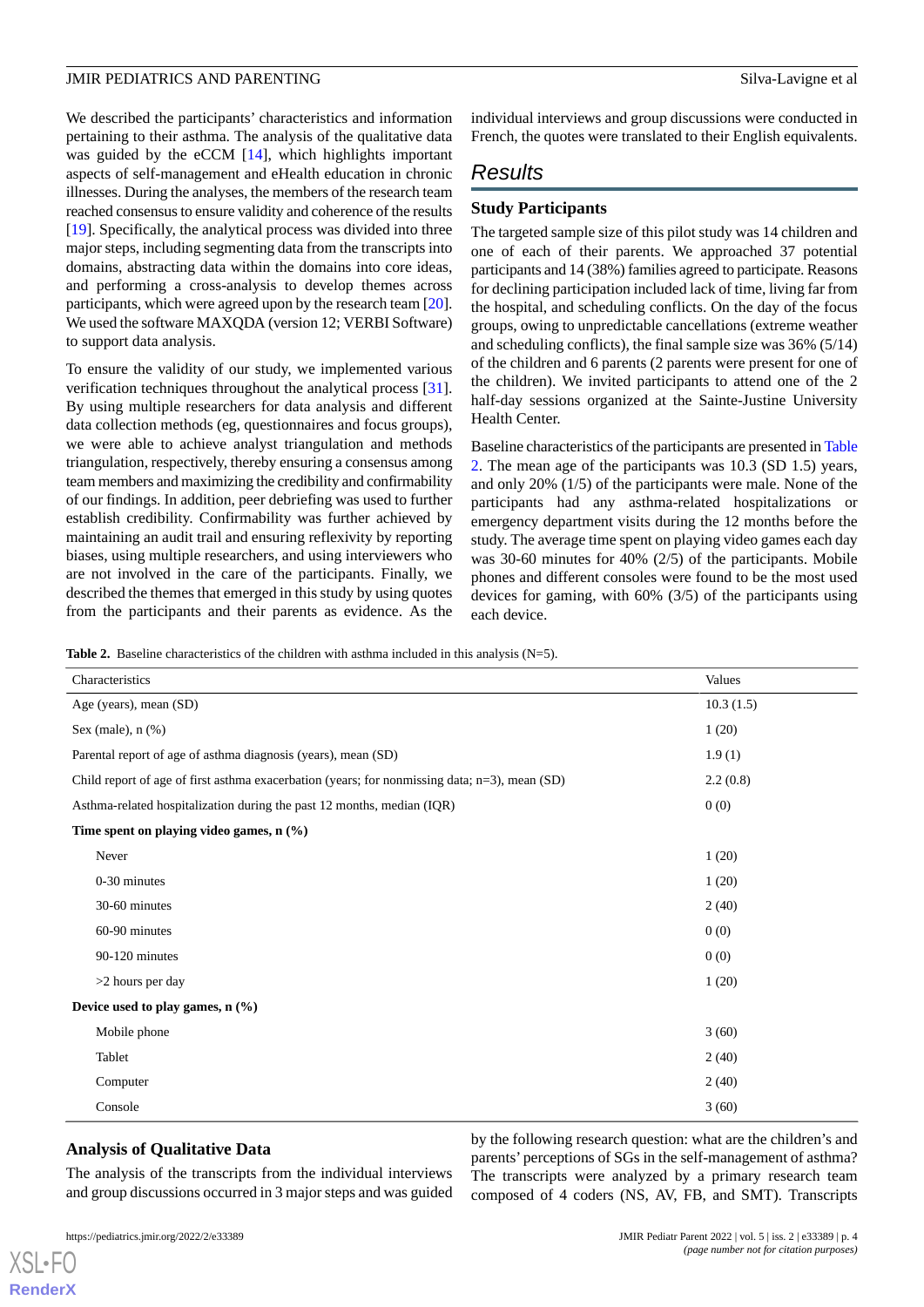were first coded into 3 major domains, or topic areas, by one of the coders (NS) and then, verified by the remaining coders on the research team (AV, FB, and SMT). The domains reflected various components of the perceived reality of asthma by children and parents. They included (1) asthma self-management perception and knowledge, (2) impact of asthma and barriers to asthma self-management, and (3) support system for asthma self-management. The data in each domain were abstracted independently into core ideas by 4 coders (NS, AV, FB, and SMT), focusing on the role of SGs within each domain, as

perceived by children and parents. Then, the 4 coders worked together to perform a cross-analysis of the core ideas within the domains to generate common themes on the roles of SGs. The team discussed until consensus was achieved. Analysis was guided by the eCCM. After analysis, a visual model was created, illustrating the key interactions between asthma and SGs, as perceived by children and parents ([Figure 1\)](#page-4-0). This model complements the original eCCM model by integrating key concepts pertaining to pediatric care and the role of SGs.

<span id="page-4-0"></span>Figure 1. Visual representation of the main results obtained in this study. Our results demonstrated a triangular relationship between a child with asthma, their parent, and the potential role of serious games (SGs) on the 3 domains of asthma management evaluated in this study. The major overarching issues identified during discussions with parents and children, respective to each domain, are also illustrated.



# **Themes Identified From Interviews and Discussions**

# <span id="page-4-1"></span>*Overview*

[Table 3](#page-4-1) shows the themes identified from the interviews and discussions.

**Table 3.** Study domains and corresponding themes identified from interviews and discussions with children and parents.

| Domain                                                                                                   | <b>Themes</b>                                                                                                                                                              |                                                                                                                                                           |  |
|----------------------------------------------------------------------------------------------------------|----------------------------------------------------------------------------------------------------------------------------------------------------------------------------|-----------------------------------------------------------------------------------------------------------------------------------------------------------|--|
|                                                                                                          | Children                                                                                                                                                                   | Parents                                                                                                                                                   |  |
| 1–The role of $S\overline{Gs}^a$ in asthma self-management percep-<br>tion and knowledge                 | Knowledge transfer achieved through<br>the games                                                                                                                           | Potential of learning about asthma through<br>games and knowledge transfer<br>Gain of knowledge depends on experience<br>and onset of asthma              |  |
| 2–The role of SGs in addressing the impact of asthma $\bullet$<br>and barriers to asthma self-management | Knowledge on self-management<br>through games                                                                                                                              | Knowledge on self-management through<br>games<br>Utility of games at asthma diagnosis<br>Games as a possible tool to evaluate ongo-<br>ing asthma control |  |
| 3–The role of SGs in the support system for asthma<br>self-management                                    | Asthma awareness through SGs<br>٠<br>Openness to further discuss asthma<br>٠<br>with parents through games<br>Interest and utility of playing the<br>٠<br>games with peers | Importance of parent and child playing to-<br>gether<br>Interest and utility of playing the games<br>with peers                                           |  |

<sup>a</sup>SG: serious game.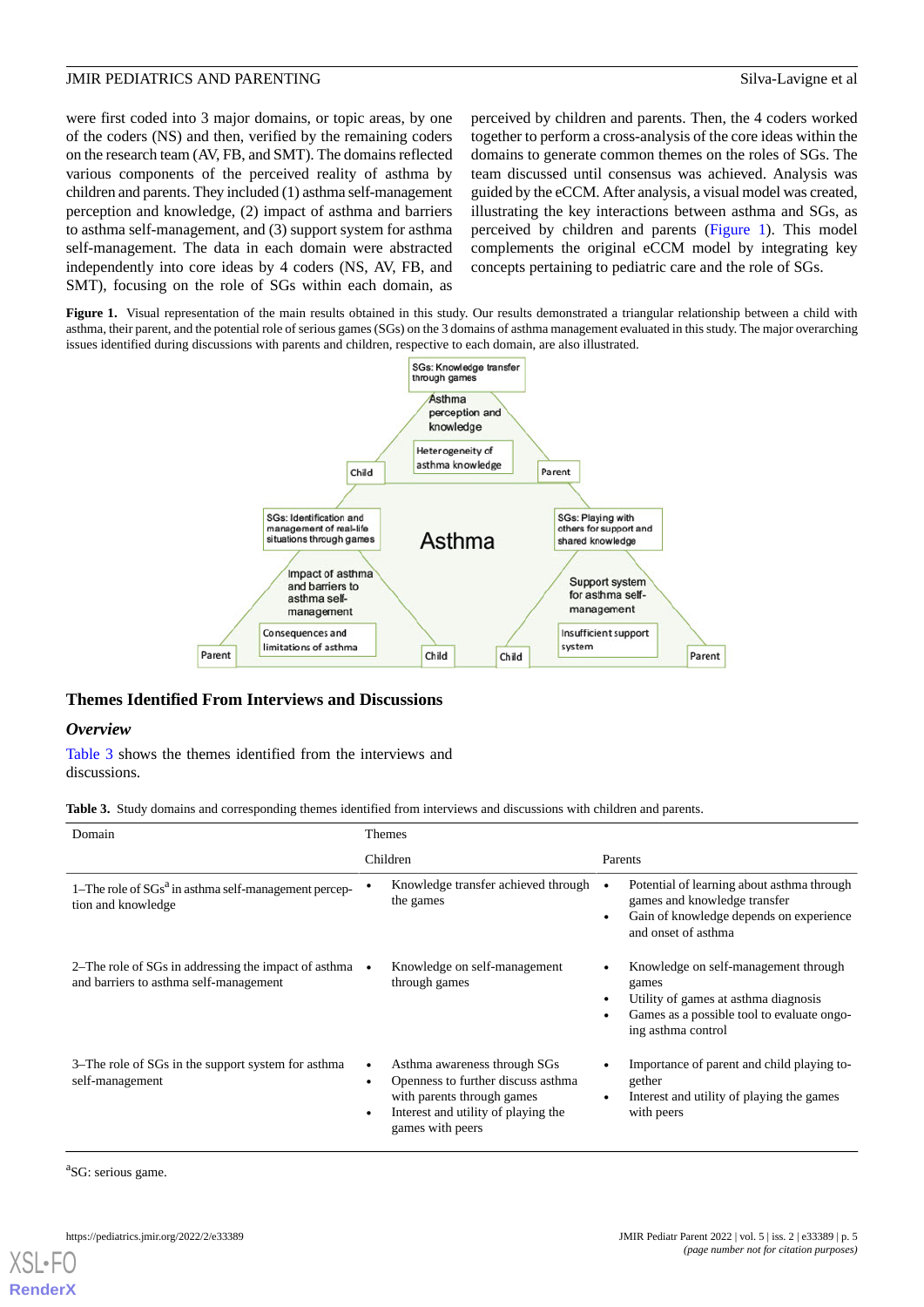# *Domain 1: The Role of SGs in Asthma Self-management Perception and Knowledge*

This domain included different themes pertaining to the role of SGs in children's and parents' asthma self-management perceptions and knowledge. On the basis of the pregaming questionnaires on asthma perception, we already noted some inconsistencies in the children's perceptions of their ability to manage their asthma. Only 40% (2/5) of the children agreed that they were able to recognize an asthma crisis, whereas 60% (3/5) of the children agreed that they were able to control their asthma adequately, and 80% (4/5) of the children agreed or strongly agreed that their asthma crises could be prevented. Parents were more confident about asthma management, with 80% (4/5) of parents agreeing that they knew how to manage their child's asthma crises and 80% (4/5) of the parents agreeing or strongly agreeing that they knew when to give each inhaler to their child.

Regarding asthma self-management knowledge, some parents expressed having a divergent perception of asthma severity as compared with that of medical professionals. This is illustrated by the following quote from a parent when questioned whether they were interested in participating in the game with their child:

*No, because for us, the only thing that gets our attention is when he isn't breathing well or when he has allergies. Otherwise, everything else for us is normal. Maybe we lack sensitivity.* [parent 03]

In addition, parents described the contrasting perceptions of asthma management between parents and their children with asthma, exemplified by the following quote:

*Sometimes it's like she thinks that she takes too many [medications] and she tries to say 'Oh, I'm going to tough it out, I am still able to breath well' before taking her pumps. And I tell her, 'Don't do that, take it [your pumps] right away'. And she says 'No, no. I can handle it myself.* [parent 08]

We also explored data on children's and parents'general asthma knowledge in this domain using quantitative data from the asthma knowledge questionnaire. Results from the pregaming questionnaires suggested that participants had a fair amount of asthma knowledge before participating in the study. However, some of the questions in the pregaming questionnaires were unanswered by the participants ([Table 4\)](#page-6-0), whereas none of the questions were left unanswered in the postgaming questionnaire. During the discussions with the children, it was also evident that there was heterogeneity in their knowledge about asthma.

Some children demonstrated adequate knowledge about asthma, whereas other children expressed a lack of knowledge. Other children lacked knowledge about specific components of their illness, such as asthma management or asthma resources.

On the basis of current scientific knowledge of asthma, several false beliefs were identified among the parents, including that inhalers could lead to dependence or addiction (1/5, 20% agreed), it is not good for children to use the inhaler for very long (3/5, 60% strongly agreed or agreed), children should use asthma medications only when they have symptoms (1/5, 20% strongly agreed; 1/5, 20% neither agreed nor disagreed), inhalers should be used directly in the mouth (2/5, 40% agreed), and controller medications can be used intermittently (3/5, 60% strongly agreed or agreed). In contrast, parents understood other concepts well, with 80% (4/5) of them disagreeing that children with asthma should not exercise or participate in physical education class and that mild asthma attacks can be managed outside of emergency departments. Through the discussions with the parents, we also identified varying degrees of asthma knowledge present among them. Specifically, some parents acknowledged their reluctance to administer prescribed medications unless their child was acutely ill, as illustrated in the following quote:

*As long as I can survive without medication, I don't take any. But, when I see him [the child] suffering sometimes when he has his crises and everything, I am obliged. We even neglected the pump because I am anti-Ventolin because it's not good for his health in the long term.* [parent 03]

In contrast, several parents viewed their children's asthma specialists as important resources in the management of asthma.

Subsequently, we explored how children and their parents perceive SGs in asthma self-management and knowledge and extracted key themes from these data. After analyzing the discussions with the children, we concluded that they were able to identify the game objective correctly and that *knowledge transfer was achieved through the games*, a recurrent theme in the asthma self-management perception and knowledge domain. They were able to create links between the game and real life and understood the steps in medication use and trigger recognition. This knowledge transfer was equally objectified by the results of the postgaming questionnaires ([Table 4](#page-6-0)). In general, the results reflect that after playing the different SGs, the proportion of correct answers increased, notably regarding trigger recognition, medication use, and identification of when the controller or crisis medication must be used.

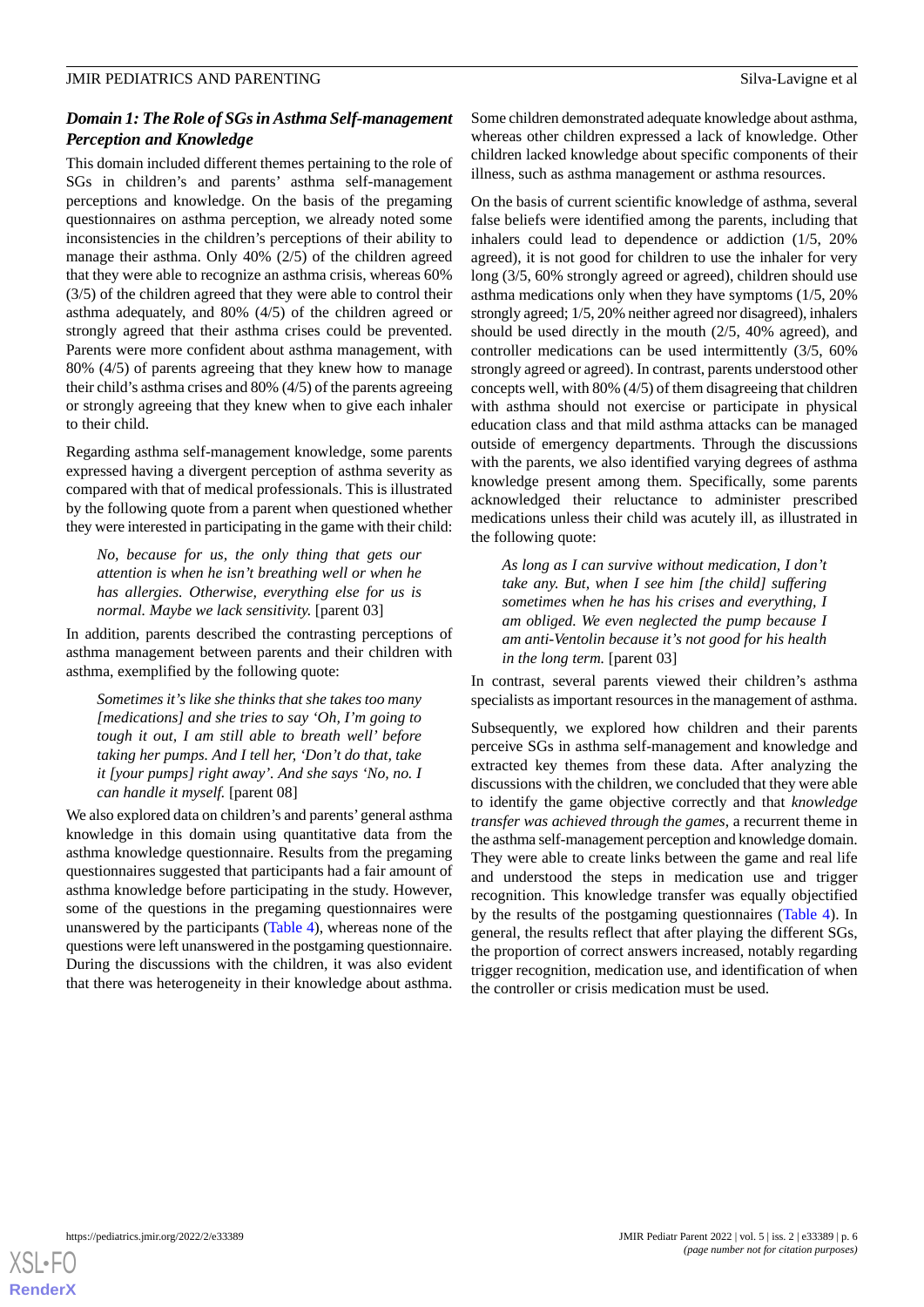### JMIR PEDIATRICS AND PARENTING Silva-Lavigne et al

<span id="page-6-0"></span>**Table 4.** Child knowledge of asthma before and after playing the serious games based on true or false questions (N=5).

| Child knowledge of asthma-questions Before game                                           |                             |                                                       | After game             | Discrepancy                                    |
|-------------------------------------------------------------------------------------------|-----------------------------|-------------------------------------------------------|------------------------|------------------------------------------------|
|                                                                                           | Correct answers, $n$ $(\%)$ | Nonmissing data for pregaming<br>questionnaire, n (%) | Correct answers, n (%) | Discrepancies between<br>questionnaires, n (%) |
| Lots of children have asthma                                                              | 5(100)                      | 5(100)                                                | 5(100)                 | 0(0)                                           |
| People with asthma can drink milk and<br>eat yogurt                                       | 5 (100)                     | 5(100)                                                | 5(100)                 | 0(0)                                           |
| Having the flu can cause an asthma at-<br>tack                                            | $2(50)^{a}$                 | 4(80)                                                 | 4(80)                  | 2(40)                                          |
| Smoking is OK for people with asthma 5 (100)                                              |                             | 5(100)                                                | 5(100)                 | 0(0)                                           |
| People with asthma become hooked on $0(0)$<br>their asthma drugs (cannot get off<br>them) |                             | 3(60)                                                 | 1(20)                  | 1(20)                                          |
| If you have asthma now, you will have $4(80)$<br>asthma forever                           |                             | 5(100)                                                | 5(100)                 | 1(20)                                          |
| An asthma attack is caused by redness<br>and swelling in the airways of the lungs         | $3(75)^{a}$                 | 4(80)                                                 | 4(80)                  | 1(20)                                          |
| Most children with asthma are smaller<br>than other children                              | $4(100)^{a}$                | 4(80)                                                 | 5(100)                 | 1(20)                                          |
| Asthma can be spread from person to<br>person                                             | 5(100)                      | 5(100)                                                | 5(100)                 | 0(0)                                           |
| Medicines that keep asthma from hap-<br>pening should be taken every day                  | 5(100)                      | 5(100)                                                | 5(100)                 | 0(0)                                           |
| The blue puffer (inhaler) should be<br>used when a person has an asthma at-<br>tack       | 4(80)                       | 5(100)                                                | 5(100)                 | 1(20)                                          |
| Asthma happens more at night                                                              | 3(60)                       | 5(100)                                                | 3(60)                  | 0(0)                                           |
| An asthma attack can happen suddenly<br>without warning                                   | 5(100)                      | 5(100)                                                | 5(100)                 | 0(0)                                           |
| When asthma is OK, all medicines can<br>be stopped                                        | 4(80)                       | 5(100)                                                | 4(80)                  | 0(0)                                           |
| With the right treatment, a child with<br>asthma can live a normal life                   | $4(100)^{a}$                | 4(80)                                                 | 5(100)                 | 1(20)                                          |
| Children with asthma can play sports                                                      | 4(80)                       | 5(100)                                                | 4(80)                  | 0(0)                                           |
| The orange inhaler controls asthma                                                        | 4(80)                       | 5(100)                                                | 5(100)                 | 1(20)                                          |
| The blue inhaler helps with an asthma<br>crisis                                           | 5(100)                      | 5(100)                                                | 5(100)                 | 0(0)                                           |
| The blue inhaler opens the airways in<br>the lungs                                        | 3(60)                       | 5(100)                                                | 5(100)                 | 2(40)                                          |
| The orange inhaler prevents asthma<br>crises                                              | $4(100)^{a}$                | 4(80)                                                 | 5(100)                 | 1(20)                                          |
| The blue inhaler helps the breathing<br>during an asthma crisis                           | 5(100)                      | 5(100)                                                | 5(100)                 | 0(0)                                           |

<sup>a</sup>Sample size, n=4, owing to missing data.

The role of SGs on asthma perception and asthma knowledge as perceived by the parents was identified using the asthma perception questionnaire before playing the SGs and through the discussions with the parents. The questionnaire revealed that 40% (2/5) of parents agreed that health-related video games can help their child understand or manage their asthma, whereas the remaining parents neither agreed nor disagreed. Moreover, 100% (5/5) of the parents strongly agreed or agreed that they would accept that their child plays health-related video games

 $XS$  • FC **[RenderX](http://www.renderx.com/)**

at home. The themes extracted from the discussions with the parents illustrated similar results. Similar to children, the theme *potential of learning about asthma through games and knowledge transfer* was identified by the parents. This theme is illustrated by the following quote from a parent, concerning how one of the SGs could be designed to show the level of respiratory distress: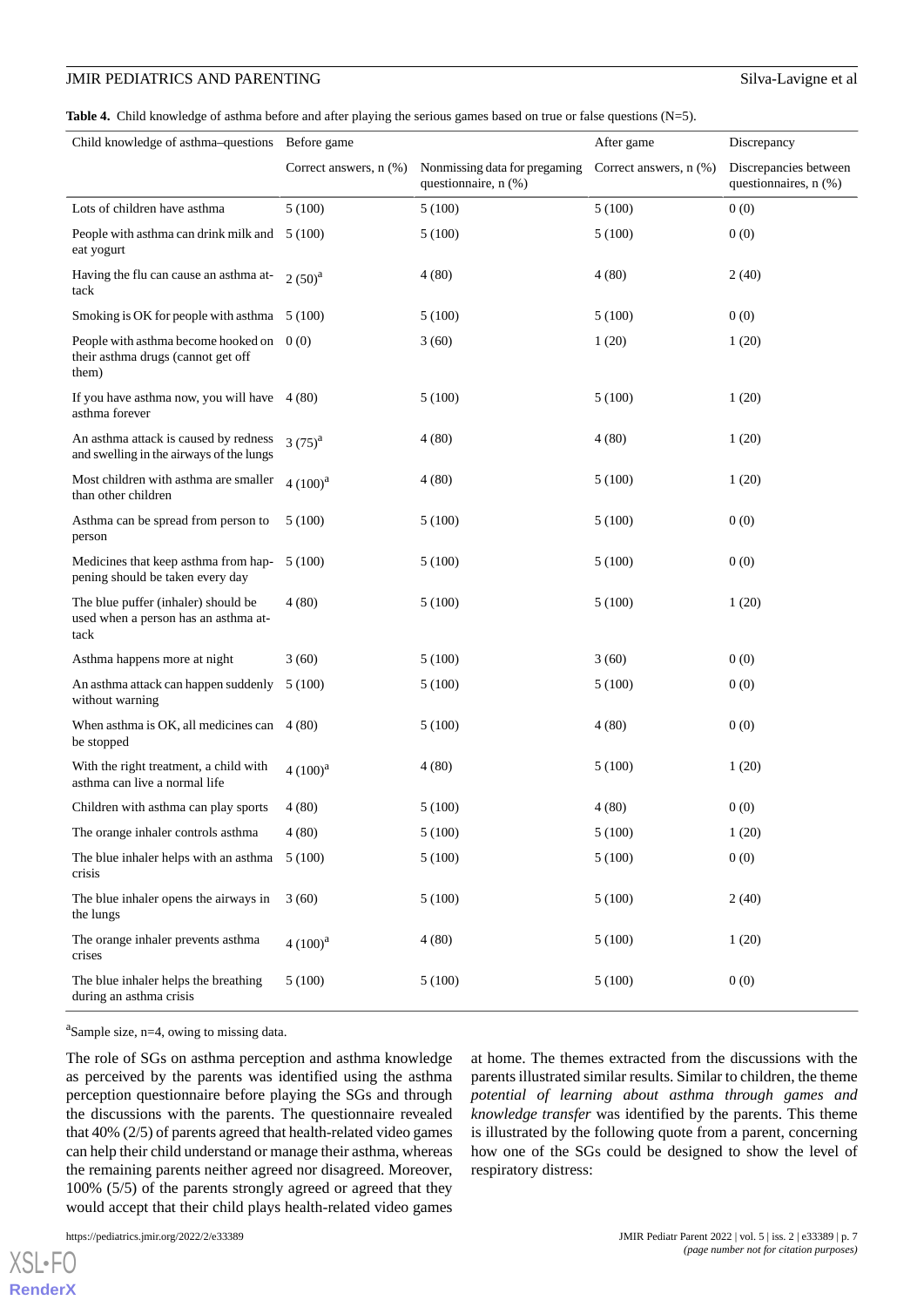*With the game, I think that she [their child] would realize 'Oh no, I think that maybe I should take it [medication] as soon as possible'rather than waiting.* [parent 08]

In addition, parents expressed that the *gain of knowledge depends on experience and onset of asthma*, with some parents indicating that the incentive to play may be lost after knowledge is gained from the games.

# *Domain 2: The Role of SGs in Addressing the Impact of Asthma and Barriers to Asthma Self-management*

This domain included different themes pertaining to the roles of SGs in addressing the impact of asthma and barriers to asthma self-management, as expressed by children and parents. Regarding the impact of asthma, the daily burden of asthma was a recurrent topic expressed by children. This is illustrated by the following quotes:

*For me it's also sports. I tire out before the others.* [child 08]

*We are in the middle of a game and I have to stop. I have to stop to take my pumps. Sometimes I'm scared that I'm a nuisance to my team.* [child 09]

Although the children recognized the importance of medications in controlling their asthma, they also identified poor adherence as a barrier to asthma self-management.

The impact of asthma and barriers to asthma self-management were also explored with the parents. Parents also referred to the daily burden of asthma on their child and family, as illustrated by the following quote:

*She spends every night out of breath. She is always gasping for air. She is always congested. There is no specific season that she is suffering, but it's almost every day. We almost always go to see the doctor. We have been in follow-up for years, but I see that things haven't changed. On the contrary, it's getting worse and worse.* [parent 09]

Parents expressed fear and anxiety related to exacerbations and, as identified in domain 1, showed different perceptions of the severity of their child's asthma. These were identified as barriers to asthma self-management. Another barrier is poor adherence secondary to burden of medications. Discussions with the parents revealed that forgetfulness was often a specific cause of poor adherence, along with fear of side effects associated with medication intake.

Children and parents explored the role of SGs in the impact of asthma and barriers to asthma self-management, particularly the identification of real-life situations within the games. Specifically, children acquired *knowledge on self-management through games*. This theme is illustrated by the following quote from a child when talking about what they learned in the games:

*Even if you are, for example, asthmatic, you can still do sports, but you have to take your pumps first before doing the sport.* [child 05]

Interestingly, children expressed being more aware of and able to focus on their breathing through the game, Bloïd, which uses

[XSL](http://www.w3.org/Style/XSL)•FO **[RenderX](http://www.renderx.com/)**

a breath-actuated game controller. Similar themes were identified from the discussions with the parents, who identified acquired *knowledge on self-management through games* as a beneficial effect of the SGs. This included a better understanding of medication use and the potential of games to help in trigger recognition*.* This theme is exemplified in the following quote:

*It [the SGs] was a practice even for me because I always mix up the blue and purple [pumps]. I ask myself 'Which does what?'And at a certain point [in the game], it was more visual for me and now the diagram is engraved in my brain.* [parent 06]

In addition, parents suggested that games may be particularly *helpful at the onset of asthma* and identified *games as a possible tool to evaluate asthma control* thereafter.

# *Domain 3: The Role of SGs in the Support System for Asthma Self-management*

This domain includes different themes pertaining to the role of SGs in the child's support system for asthma self-management, as perceived by children and their parents. Children expressed feeling alone with their asthma*,* whether it was among their peers or other family members. Children often refrained from discussing their condition with others. Parents expressed being supportive in their child's asthma management, but this consisted primarily of the parents offering reminders to their children to take their medication. Often, parents were unaware of their child's state of asthma knowledge and self-management.

Both parents and children identified the beneficial effects of SGs on their support systems for asthma self-management. Children highlighted how SGs could allow players to feel less alone with their asthma by increasing *asthma awareness through SGs.* In addition, the theme *openness to further discuss asthma with parents through games was* identified. This theme is illustrated by the following quote from a child when asked whether they would like to play the games with their parents:

*Maybe they would learn more with us. Most of the time, they are the ones that give me advice because they listen to the doctors more. They know a little more, because even if they aren't doctors, they know more about this subject. But we could interact at home and talk about what we thought [about the games].* [child 09]

A similar theme, *importance of parent and child playing together*, was also extracted from the discussions with the parents. This theme is illustrated by the following quote from a parent:

*I don't really play video-games, but I still learned things, not that I didn't know, but that maybe I hadn't absorbed. By playing, watching and participating with my daughter, I learned certain things.* [parent 06]

Parents appreciated the parent-child collaboration through gameplay, as it allowed them to be more aware of their child's asthma self-management skills. Both children and their parents separately identified an *interest and utility of playing the games with peers*. Children showed a desire to interact with peers about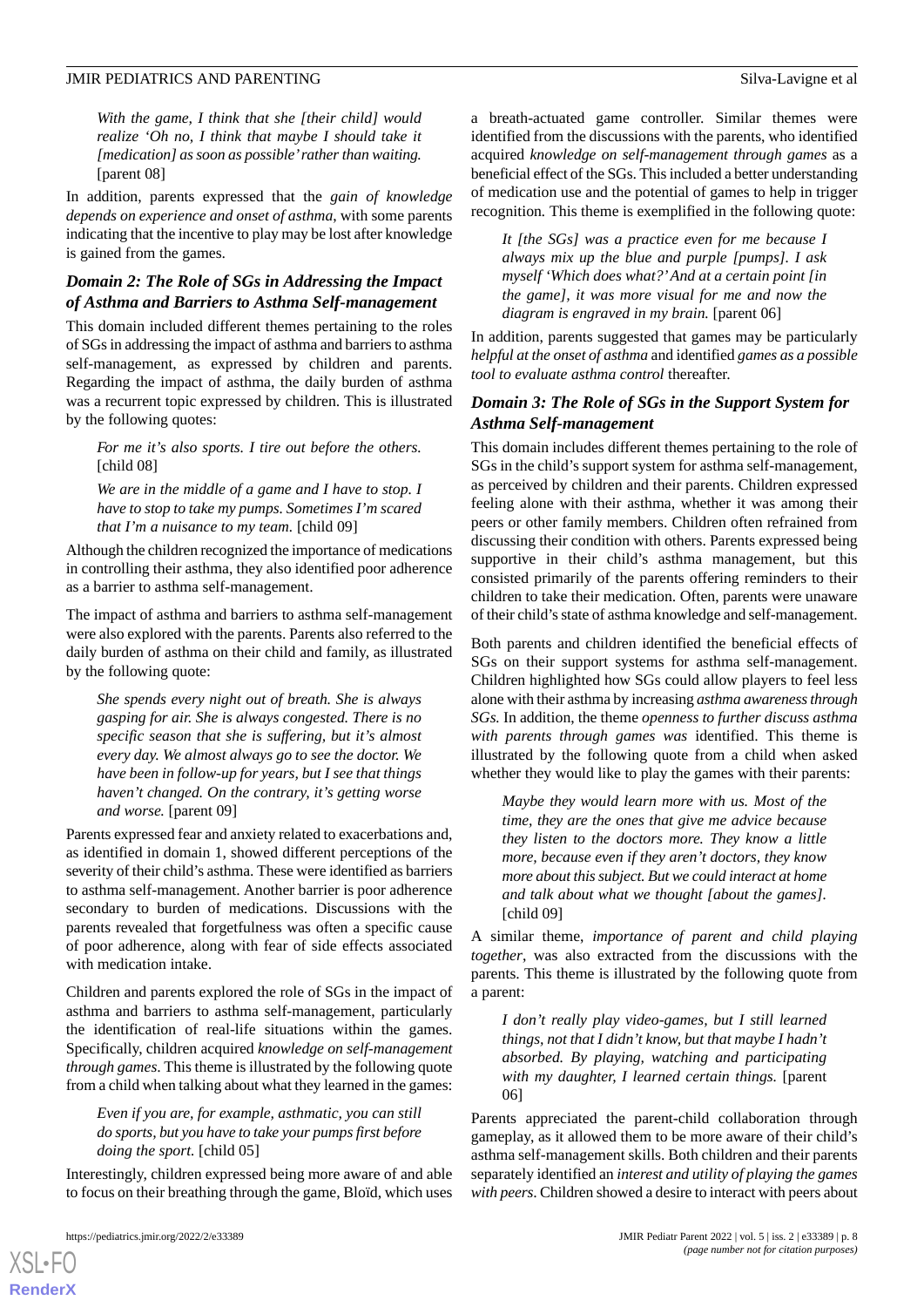their illness, whereas parents expressed the importance of sharing knowledge and playing with others as an incentive to learn and increase awareness among children without asthma.

# *Discussion*

## **Principal Findings and Comparison With Previous Work**

In this pilot study, we conducted qualitative individual interviews and group discussions with participants and their parents to evaluate the perceived role of SGs in asthma management and knowledge transfer achieved by these games. Our study identified the following domains, or components, that are key to asthma management: asthma self-management perception and knowledge, the impact of asthma and barriers to asthma self-management, and support system for asthma self-management. Within these domains, our team consensually identified various themes pertaining to the perceived role of SGs in the given components. In the following sections, we summarize our findings by identifying an overarching issue for each domain and explaining how SGs can be used to address this issue. The results are summarized in [Figure 1](#page-4-0).

In the domain of asthma self-management perception and knowledge, the heterogeneity of asthma knowledge, which is related to asthma perception, was identified as the overarching issue for both children and parents. The discussions with the children and parents revealed that some participants had adequate knowledge about asthma, including trigger recognition and different medications, whereas other participants had poor understanding of asthma and even expressed several false beliefs. Specifically, some children were unaware of resources other than the inhalers that were available to them, such as books or educational websites. Several parents not only expressed being in denial of the severity of their child's condition but also displayed numerous misconceptions about asthma. The importance of health literacy, the capacity to understand and manage one's own health, is a component emphasized in the eCCM and is essential for the proper management of chronic diseases and the adequate use of eHealth services [\[14](#page-10-10)]. The importance of efficient asthma education is equally emphasized in a systematic review of SGs, stating that education is an important factor in treatment because it promotes considerable ameliorations in asthma control and reduces emergency room visits and hospital admissions [\[15\]](#page-10-11). To address this heterogeneity in knowledge, the children and parents expressed that SGs could improve knowledge transfer through games*.* Indeed, as highlighted by a comparative study between asthma educational videotapes and asthma self-efficacy digital games, interactive media with active participation are more effective in improving self-management than traditional teaching methods such as educational videos [[32\]](#page-11-13). Moreover, our participants appreciated the real-life scenarios presented in the games and expressed that such animations would provide them the knowledge to react accordingly in different situations. Similarly, parents considered the games to be a valuable source of information to build a strong base for a child with limited knowledge about asthma. These findings corroborate with those of other studies that have demonstrated how traditional educational methods have little

appeal to children and the importance of using narratives as a novel educational tool [[16,](#page-10-12)[33](#page-11-14)]. Narratives have been shown to be a useful resource in promoting a great understanding of the impacts an illness can have and providing an emotional insight into the repercussions a disease can cause [\[33](#page-11-14)].

Within the domain pertaining to the impact of asthma and barriers to asthma self-management, the consequences and limitations of asthma surfaced as the overarching issue for both children and their parents. Despite having access to regular medical care, children and parents expressed being subject to the consequences of the child's asthma, specifically regarding activity limitation and fear and anxiety related to asthma exacerbations. According to the eCCM, having a patient who is empowered and in control of their illness is crucial to improve health outcomes [\[14](#page-10-10)]. The eCCM also emphasizes that a patient must be *activated*, a term that equates to an individual's level of skills, knowledge, and confidence in managing their disease [[14\]](#page-10-10). As highlighted in our study, the model of a patient who is activated and empowered should also be extended to a child's caregiver in pediatric care, given that caregivers play an essential role in their child's treatment [[15\]](#page-10-11). Although barriers to asthma self-management have been extensively discussed previously [[12\]](#page-10-8), we wanted to focus on how SGs could facilitate asthma self-management. Children and their parents expressed that SGs could provide an opportunity for the identification and management of real-life situations through games. SGs can aid in promoting self-management and patient empowerment through the social learning theory, which suggests that through self-modeling (ie, the players observe a character in the game who is a representation of themselves and who they control), the player is able to learn through his or her character and apply what they have learned to real-life situations [[17\]](#page-11-0). In addition, a study concerning the application of health games to manage chronic pediatric diseases showed that, often, children with chronic health conditions experience low self-esteem and stigmatization from peers because of daily self-care and monitoring [\[32](#page-11-13)]. However, by presenting characters who have the chronic disease and who represent positive role models who achieve their missions in the SGs while simultaneously battling and managing their illness, children learn that their chronic disease can be overcome and that self-management is an achievable goal [\[32](#page-11-13)].

Finally, in the domain related to support system for asthma self-management, we identified an insufficient support system as the overarching issue among children and parents. In the case of children, family implication in the child's condition is essential, an idea that was equally mentioned by the children in our study, who viewed their parents as a source of support. Notably, effective parent-child collaboration in managing a child's asthma is a key element in improving medication adherence and positive health outcomes [\[7](#page-10-13)]. Children and parents expressed that SGs could provide an opportunity to play with others for support and shared knowledge. Indeed, both parents and children expressed an interest in playing the SGs presented in this study with each other, stating that this would also allow for more parent-child discussions about the condition. A study concerning the management of chronic pediatric diseases with health games found that 1 month after playing

 $XS$  $\cdot$ FC **[RenderX](http://www.renderx.com/)**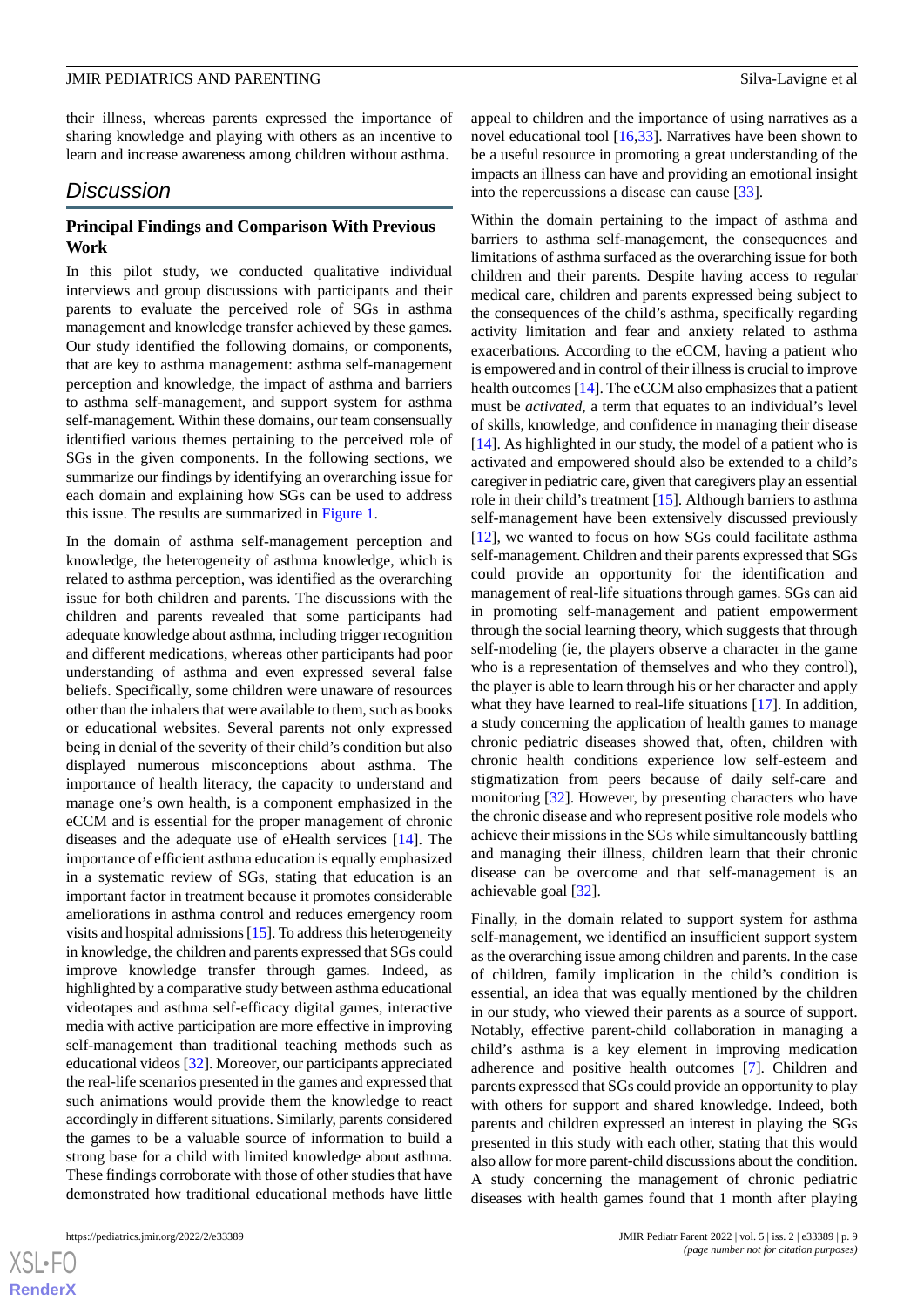asthma self-management games, the children experienced more self-efficacy in talking with their friends about asthma and showed increased communication with their parents about their condition, illustrating how SGs can help strengthen a child's support system [\[32](#page-11-13)]. Similarly, an inpatient study evaluating the impact of asthma self-management SGs revealed that, often, during gaming sessions, one child would explain asthma management strategies to another child, allowing both players to win the game together [[32\]](#page-11-13). Therefore, SGs offer a unique, interactive, and enjoyable opportunity for children with asthma to learn and interact with their peers and parents.

### **Strengths and Limitations**

Our study has numerous noteworthy strengths and limitations. First, compared with previous studies in the field, the originality of our study stems from the inclusion of both children and their parents in the gaming sessions and discussion groups, allowing for the comparison and contrast of thoughts and perceptions. This is particularly important given the unique parent-child interactions in pediatric chronic disease management. Second, we based the development of our games on the theory of co-design, adapting our games based on the comments and input from users throughout their development. Thus, the versions presented to participants in this study have already taken the input of patients with asthma into account, making them even more pertinent to the study population. Third, the analysis of our qualitative data was achieved through consensual qualitative research, a research method that incorporates various validation methods to ensure the validity of the results (ie, member checking and discussing until agreement was reached).

However, despite these validation methods, a possibility of subjectivity in our results remains, emphasizing the need for more extensive member checking. The small sample size and inclusion of patients followed at a pediatric hospital may reflect potential selection bias and limit the generalizability of our results. Specifically, the feedback gathered from the limited sample of children may not reflect the perspectives of other

children with asthma. In addition, owing to the limited number of participants, we were unable to conclude any statistically significant changes in terms of pregaming and postgaming knowledge from the participant questionnaires. Thus, a large study is needed to better evaluate the impact of these SGs on asthma knowledge and to collect additional feedback from players. Given the design of the study, the time allotted to play was limited to a total of approximately 60 minutes, which may have affected the depth of the evaluation of the game by participants. Although we were able to gather valuable feedback, further studies are needed to evaluate the acceptability of the games in different settings (eg, at home or during free play).

# **Continued Development of the SGs**

Following this study, feedback from children and parents was integrated into the games, Asthma Heroes and Asthmonautes. Both games were translated and are now accessible in French, English, Spanish, Chinese, Russian, Arabic, Portuguese, Japanese, Vietnamese, Korean, Farsi, Turkish, German, and Italian. In addition, our team conducted a second study, where 158 children tested a game played using a breath-activated controller, which enables the assessment of one's breathing capacity [[34\]](#page-11-15).

# **Conclusions**

In conclusion, through discussions with children with asthma and their parents and consensus within our research team, we identified various themes pertaining to how SGs can address some of the perceived barriers related to asthma self-management. Although our pilot study was based on a limited number of participants and further studies are required to confirm our results, our findings support the acceptability of SGs by both children and their parents and their potential role in asthma education and self-management. The numerous potential benefits of SGs in various aspects of asthma management highlight the necessity for future developments in this field.

# **Acknowledgments**

The authors would like to thank AV and Valentin Gomez, who initiated the collaboration on games for asthma at Sainte-Justine hospital; Kevin Cottier, Marc-Arnaud Cotting, Guillaume Dévaud, Flavien Knuchel, Nibe Mbumba, Kevin Piccand, Awi Piers, Amélie Suter, Alexandre Wegmuller, and Nicolas Wenk, who designed and developed *Bloïd* with support from Charly Pache and FB; Ned Birkin and Gareth Brown, who designed and developed *MyRoom-LungLauncher* with contributions from Jim Anastassiou, FB, Amelie Bouita, Aurélien Folie, Valentin Gomez, Sylvie Gendreau, Alex Gray, Sebastian Martinez, Jonathan Ng, SMT, AV, and Andrei Zanescu; TG, who designed and developed *Asthmonautes* with contributions from FB, AV, SMT, MB, Maria Frangos, Awi Piers, Megann Stephan, Ivan Gulizia, Noah Frangos, Stéphane Gingras, Nathan Tunis, Miguel Fernadez Goulet, and YG; YG, who designed and developed *Asthma Heroes* with contributions from FB, AV, SMT, MB, Awi Piers, Félix Jeanmonnot, Guillaume Jeanmaire, Stefania La Grutta, Laura Montalbano, Gabriella Di Piazza, Stéphane Gingras, Noha Frangos, TG, and Valentin Gomez; Guillaume Jeanmaire, who coordinated the translations of *Asthmonautes* and *Asthma Heroes* realized by Mira Aimé, Melo Oliveira Barros Ana Karolina, Rose Asadi, Mohammad Aslani, Mohammad Farid Barati, Mahdieh sadat Bathai, Evgeniia Bobkova, Linda Chicco, Yoshimoto Chika, Yocelyn Vaneza Davila Ramos, Gabriella di Piazza, Kamel Eddine Ettaf, Atiyeh sadat Ghadiri, Ly Nguyen Hai Du, Raheleh Heydari, Hasegawa Hiroyo, Goo-Woong Jung, Jeong-yeon Kim, Stefania la Grutta, Josette Lambert, Shaghayegh Liaghati, Parnian Mansouri, Yousser Mohammed, Laura Montalbano, Negar Nadvi, Navid Najafi, Fahimeh Rafei Fard, Hasti Rahimi, Yasna Shahabi, Kim Su Min, Thao Vi Tran Vu, Leo Tripottin, Tutku Tutka, Foster William, Wu Xixi, and Mobina Zali; all the families who participated in this study; the research support staff at the recruiting center, specifically Vincent Laguë and Mary-Ellen French; and all other contributors to the initiative. This study was funded by a grant from the Canadian Institute of Health Research Strategy for Patient-Oriented Research program (#151755). Publication fees were paid by SMT's research funds (Fonds de recherche du Québec Santé start-up bursary) and the Breathing Games

 $XS$  $\cdot$ FC **[RenderX](http://www.renderx.com/)**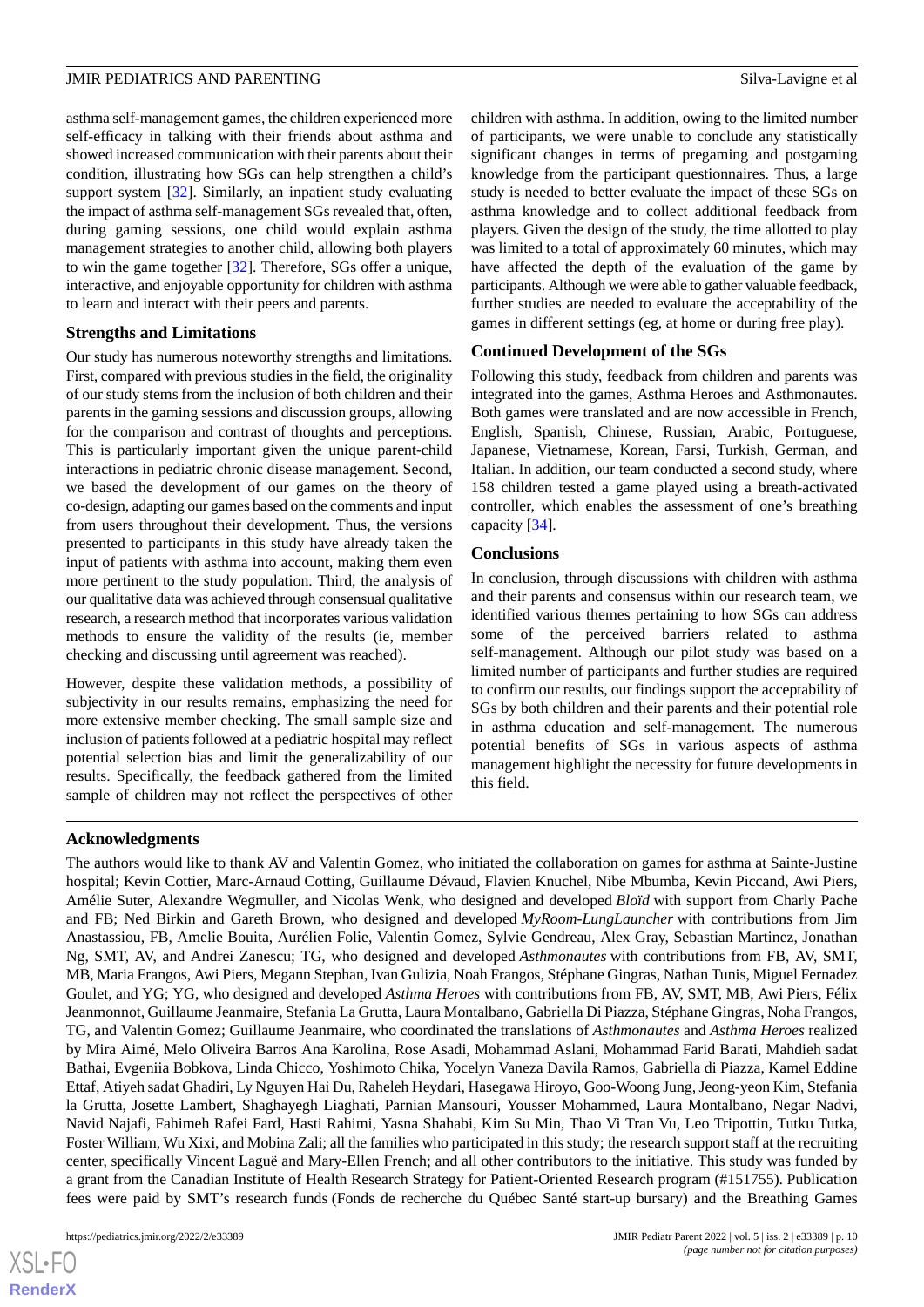Association (Switzerland). The participatory design of the games was funded by grants from the Canadian Institute of Health Research (#151755), a Swiss foundation; the Concordia University Council of Student Life (#63), the Concordia University Sustainability Action Fund; the Sainte-Justine health promotion and respiratory medicine divisions; and the Breathing Games Association. *Bloïd*, *MyRoom/LungLauncher*, *Asthmonautes,* and *Asthma Heroes* were conceived during cocreation events held in Switzerland and Canada. These events were supported by Lift, Genevan Foundation against Cystic Fibrosis, Swiss Game Center, Open Geneva, University of Geneva, Sainte-Justine University Hospital, Ludociels pour tous, Sensorica, Blocksense, Concordia University, and The Lung Association Quebec. The source code of *Bloïd* [\[30](#page-11-11)], *MyRoom-LungLauncher* [[28\]](#page-11-9), *Asthmonautes* [\[27](#page-11-8)], and *Asthma Heroes* [\[29](#page-11-10)] can be found on the web. All the games were developed on Unity. An initial version of *Asthmonautes* [\[35](#page-11-16)] was developed on Godot.

# **Conflicts of Interest**

FB and YG cofounded the Breathing Games commons. FB is a chairperson of Breathing Games Association. The development of the games was led by Breathing Games.

# <span id="page-10-0"></span>**References**

- <span id="page-10-1"></span>1. "Global strategy for asthma management and prevention: GINA executive summary." E.D. Bateman, S.S. Hurd, P.J. Barnes, J. Bousquet, J.M. Drazen, J.M. FitzGerald, P. Gibson, K. Ohta, P. O'Byrne, S.E. Pedersen, E. Pizzichini, S.D. Sullivan, S.E. Wenzel and H.J. Zar. 2008; 31: 143-178. Eur Respir J 2018 Feb;51(2)::0751387 [[FREE Full text](http://erj.ersjournals.com/cgi/pmidlookup?view=long&pmid=29386342)] [doi: [10.1183/13993003.51387-2007\]](http://dx.doi.org/10.1183/13993003.51387-2007) [Medline: [29386342](http://www.ncbi.nlm.nih.gov/entrez/query.fcgi?cmd=Retrieve&db=PubMed&list_uids=29386342&dopt=Abstract)]
- 2. Dell SD, Foty R, Becker A, Franssen E, Chapman KR. Parent-reported symptoms may not be adequate to define asthma control in children. Pediatr Pulmonol 2007 Dec;42(12):1117-1124. [doi: [10.1002/ppul.20705\]](http://dx.doi.org/10.1002/ppul.20705) [Medline: [17960807](http://www.ncbi.nlm.nih.gov/entrez/query.fcgi?cmd=Retrieve&db=PubMed&list_uids=17960807&dopt=Abstract)]
- 3. van Dellen QM, Stronks K, Bindels PJ, Ory FG, Bruil J, van Aalderen WM, PEACE Study Group. Predictors of asthma control in children from different ethnic origins living in Amsterdam. Respir Med 2007 Apr;101(4):779-785 [\[FREE Full](https://linkinghub.elsevier.com/retrieve/pii/S0954-6111(06)00397-0) [text](https://linkinghub.elsevier.com/retrieve/pii/S0954-6111(06)00397-0)] [doi: [10.1016/j.rmed.2006.08.002](http://dx.doi.org/10.1016/j.rmed.2006.08.002)] [Medline: [17027246\]](http://www.ncbi.nlm.nih.gov/entrez/query.fcgi?cmd=Retrieve&db=PubMed&list_uids=17027246&dopt=Abstract)
- <span id="page-10-2"></span>4. Stanford RH, Gilsenan AW, Ziemiecki R, Zhou X, Lincourt WR, Ortega H. Predictors of uncontrolled asthma in adult and pediatric patients: analysis of the Asthma Control Characteristics and Prevalence Survey Studies (ACCESS). J Asthma 2010 Apr;47(3):257-262. [doi: [10.3109/02770900903584019\]](http://dx.doi.org/10.3109/02770900903584019) [Medline: [20210612\]](http://www.ncbi.nlm.nih.gov/entrez/query.fcgi?cmd=Retrieve&db=PubMed&list_uids=20210612&dopt=Abstract)
- <span id="page-10-13"></span><span id="page-10-3"></span>5. Bloomberg GR, Banister C, Sterkel R, Epstein J, Bruns J, Swerczek L, et al. Socioeconomic, family, and pediatric practice factors that affect level of asthma control. Pediatrics 2009 Mar;123(3):829-835 [[FREE Full text](http://europepmc.org/abstract/MED/19255010)] [doi: [10.1542/peds.2008-0504\]](http://dx.doi.org/10.1542/peds.2008-0504) [Medline: [19255010\]](http://www.ncbi.nlm.nih.gov/entrez/query.fcgi?cmd=Retrieve&db=PubMed&list_uids=19255010&dopt=Abstract)
- <span id="page-10-4"></span>6. Morton RW, Everard ML, Elphick HE. Adherence in childhood asthma: the elephant in the room. Arch Dis Child 2014 Oct;99(10):949-953. [doi: [10.1136/archdischild-2014-306243\]](http://dx.doi.org/10.1136/archdischild-2014-306243) [Medline: [24876303\]](http://www.ncbi.nlm.nih.gov/entrez/query.fcgi?cmd=Retrieve&db=PubMed&list_uids=24876303&dopt=Abstract)
- 7. Duncan CL, Hogan MB, Tien KJ, Graves MM, Chorney JM, Zettler MD, et al. Efficacy of a parent-youth teamwork intervention to promote adherence in pediatric asthma. J Pediatr Psychol 2013 Jul;38(6):617-628 [\[FREE Full text\]](http://europepmc.org/abstract/MED/23248342) [doi: [10.1093/jpepsy/jss123](http://dx.doi.org/10.1093/jpepsy/jss123)] [Medline: [23248342](http://www.ncbi.nlm.nih.gov/entrez/query.fcgi?cmd=Retrieve&db=PubMed&list_uids=23248342&dopt=Abstract)]
- <span id="page-10-6"></span><span id="page-10-5"></span>8. Bartholomew LK, Gold RS, Parcel GS, Czyzewski DI, Sockrider MM, Fernandez M, et al. Watch, Discover, Think, and Act: evaluation of computer-assisted instruction to improve asthma self-management in inner-city children. Patient Educ Couns 2000 Feb;39(2-3):269-280. [doi: [10.1016/s0738-3991\(99\)00046-4\]](http://dx.doi.org/10.1016/s0738-3991(99)00046-4) [Medline: [11040726\]](http://www.ncbi.nlm.nih.gov/entrez/query.fcgi?cmd=Retrieve&db=PubMed&list_uids=11040726&dopt=Abstract)
- <span id="page-10-7"></span>9. Macêdo TM, Freitas DA, Chaves GS, Holloway EA, Mendonça KM. Breathing exercises for children with asthma. Cochrane Database Syst Rev 2016 Apr 12;4:CD011017 [[FREE Full text](http://europepmc.org/abstract/MED/27070225)] [doi: [10.1002/14651858.CD011017.pub2](http://dx.doi.org/10.1002/14651858.CD011017.pub2)] [Medline: [27070225](http://www.ncbi.nlm.nih.gov/entrez/query.fcgi?cmd=Retrieve&db=PubMed&list_uids=27070225&dopt=Abstract)]
- <span id="page-10-8"></span>10. Klok T, Kaptein AA, Duiverman EJ, Brand PL. Long-term adherence to inhaled corticosteroids in children with asthma: observational study. Respir Med 2015 Sep;109(9):1114-1119 [\[FREE Full text](https://linkinghub.elsevier.com/retrieve/pii/S0954-6111(15)30031-7)] [doi: [10.1016/j.rmed.2015.07.016](http://dx.doi.org/10.1016/j.rmed.2015.07.016)] [Medline: [26235222](http://www.ncbi.nlm.nih.gov/entrez/query.fcgi?cmd=Retrieve&db=PubMed&list_uids=26235222&dopt=Abstract)]
- <span id="page-10-10"></span><span id="page-10-9"></span>11. Nieuwlaat R, Wilczynski N, Navarro T, Hobson N, Jeffery R, Keepanasseril A, et al. Interventions for enhancing medication adherence. Cochrane Database Syst Rev 2014 Nov 20(11):CD000011 [\[FREE Full text\]](http://europepmc.org/abstract/MED/25412402) [doi: [10.1002/14651858.CD000011.pub4\]](http://dx.doi.org/10.1002/14651858.CD000011.pub4) [Medline: [25412402](http://www.ncbi.nlm.nih.gov/entrez/query.fcgi?cmd=Retrieve&db=PubMed&list_uids=25412402&dopt=Abstract)]
- <span id="page-10-11"></span>12. Peláez S, Lamontagne AJ, Collin J, Gauthier A, Grad RM, Blais L, et al. Patients' perspective of barriers and facilitators to taking long-term controller medication for asthma: a novel taxonomy. BMC Pulm Med 2015 Apr 25;15:42 [\[FREE Full](https://bmcpulmmed.biomedcentral.com/articles/10.1186/s12890-015-0044-9) [text](https://bmcpulmmed.biomedcentral.com/articles/10.1186/s12890-015-0044-9)] [doi: [10.1186/s12890-015-0044-9\]](http://dx.doi.org/10.1186/s12890-015-0044-9) [Medline: [25907709](http://www.ncbi.nlm.nih.gov/entrez/query.fcgi?cmd=Retrieve&db=PubMed&list_uids=25907709&dopt=Abstract)]
- <span id="page-10-12"></span>13. Global Diffusion of EHealth: Making Universal Health Coverage Achievable. Geneva: World Health Organization; 2017.
- 14. Gee PM, Greenwood DA, Paterniti DA, Ward D, Miller LM. The eHealth Enhanced Chronic Care Model: a theory derivation approach. J Med Internet Res 2015 Apr 01;17(4):e86 [\[FREE Full text\]](https://www.jmir.org/2015/4/e86/) [doi: [10.2196/jmir.4067](http://dx.doi.org/10.2196/jmir.4067)] [Medline: [25842005\]](http://www.ncbi.nlm.nih.gov/entrez/query.fcgi?cmd=Retrieve&db=PubMed&list_uids=25842005&dopt=Abstract)
- 15. Drummond D, Monnier D, Tesnière A, Hadchouel A. A systematic review of serious games in asthma education. Pediatr Allergy Immunol 2017 May;28(3):257-265. [doi: [10.1111/pai.12690](http://dx.doi.org/10.1111/pai.12690)] [Medline: [27992659](http://www.ncbi.nlm.nih.gov/entrez/query.fcgi?cmd=Retrieve&db=PubMed&list_uids=27992659&dopt=Abstract)]
- 16. Aoki N, Ohta S, Masuda H, Naito T, Sawai T, Nishida K, et al. Edutainment tools for initial education of type-1 diabetes mellitus: initial diabetes education with fun. Stud Health Technol Inform 2004;107(Pt 2):855-859. [Medline: [15360933](http://www.ncbi.nlm.nih.gov/entrez/query.fcgi?cmd=Retrieve&db=PubMed&list_uids=15360933&dopt=Abstract)]

[XSL](http://www.w3.org/Style/XSL)•FO **[RenderX](http://www.renderx.com/)**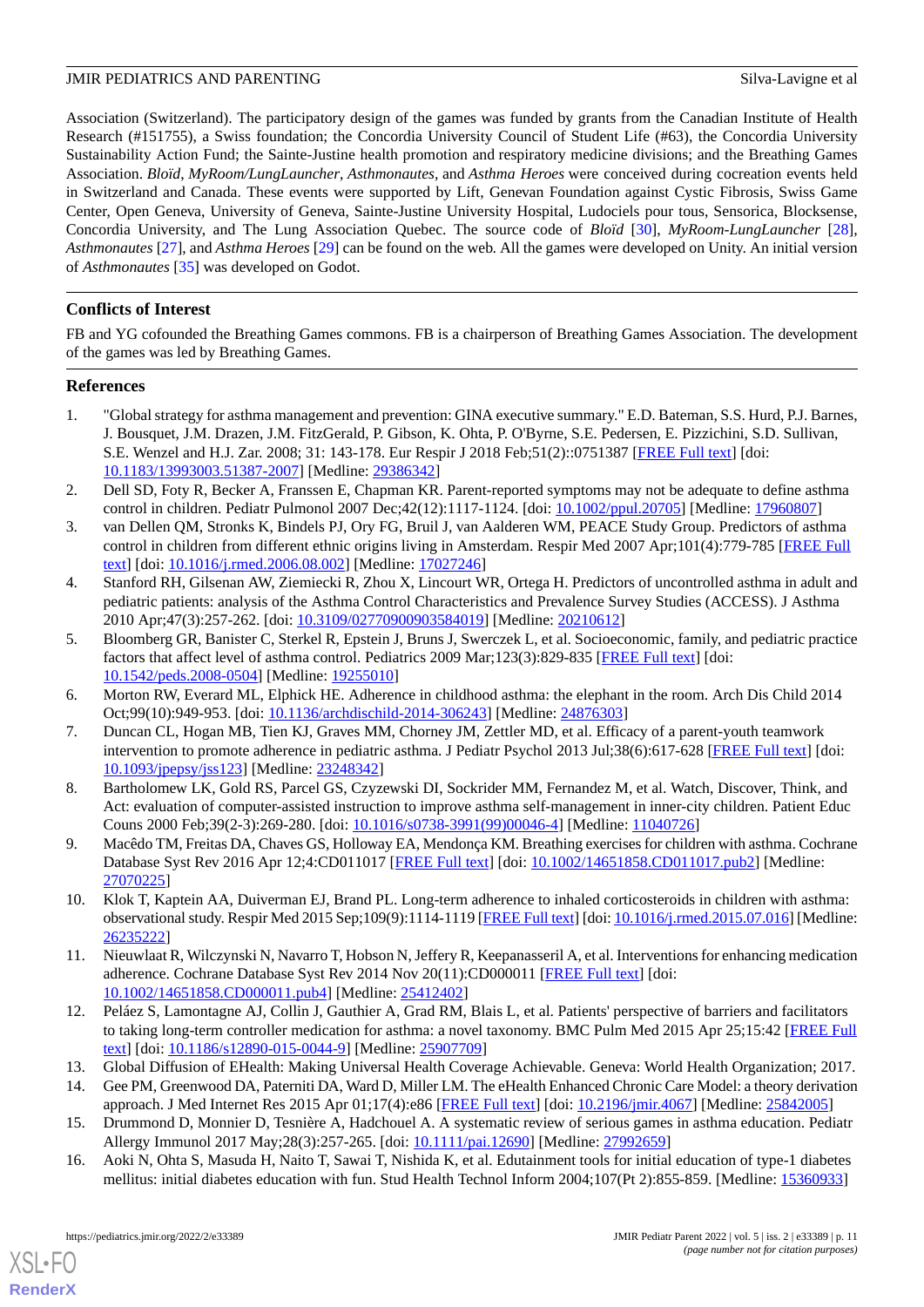- <span id="page-11-0"></span>17. Beale IL, Kato PM, Marin-Bowling VM, Guthrie N, Cole SW. Improvement in cancer-related knowledge following use of a psychoeducational video game for adolescents and young adults with cancer. J Adolesc Health 2007 Sep;41(3):263-270. [doi: [10.1016/j.jadohealth.2007.04.006\]](http://dx.doi.org/10.1016/j.jadohealth.2007.04.006) [Medline: [17707296](http://www.ncbi.nlm.nih.gov/entrez/query.fcgi?cmd=Retrieve&db=PubMed&list_uids=17707296&dopt=Abstract)]
- <span id="page-11-2"></span><span id="page-11-1"></span>18. Asher I, Pearce N. Global burden of asthma among children. Int J Tuberc Lung Dis 2014 Nov;18(11):1269-1278. [doi: [10.5588/ijtld.14.0170\]](http://dx.doi.org/10.5588/ijtld.14.0170) [Medline: [25299857\]](http://www.ncbi.nlm.nih.gov/entrez/query.fcgi?cmd=Retrieve&db=PubMed&list_uids=25299857&dopt=Abstract)
- <span id="page-11-3"></span>19. Hill CE, Thompson BJ, Williams EN. A guide to conducting consensual qualitative research. Counsel Psychol 2016 Jun 30;25(4):517-572. [doi: [10.1177/0011000097254001\]](http://dx.doi.org/10.1177/0011000097254001)
- <span id="page-11-4"></span>20. Hill CE, Knox S, Thompson BJ, Williams EN, Hess SA, Ladany N. Consensual qualitative research: an update. J Counsel Psychol 2005 Apr;52(2):196-205. [doi: [10.1037/0022-0167.52.2.196\]](http://dx.doi.org/10.1037/0022-0167.52.2.196)
- 21. Heary CM, Hennessy E. The use of focus group interviews in pediatric health care research. J Pediatr Psychol 2002;27(1):47-57. [doi: [10.1093/jpepsy/27.1.47\]](http://dx.doi.org/10.1093/jpepsy/27.1.47) [Medline: [11726679](http://www.ncbi.nlm.nih.gov/entrez/query.fcgi?cmd=Retrieve&db=PubMed&list_uids=11726679&dopt=Abstract)]
- <span id="page-11-5"></span>22. Jonsson M, Egmar A, Hallner E, Kull I. Experiences of living with asthma - a focus group study with adolescents and parents of children with asthma. J Asthma 2014 Mar;51(2):185-192. [doi: [10.3109/02770903.2013.853080\]](http://dx.doi.org/10.3109/02770903.2013.853080) [Medline: [24192017](http://www.ncbi.nlm.nih.gov/entrez/query.fcgi?cmd=Retrieve&db=PubMed&list_uids=24192017&dopt=Abstract)]
- <span id="page-11-6"></span>23. Cane R, Pao C, McKenzie S. Understanding childhood asthma in focus groups: perspectives from mothers of different ethnic backgrounds. BMC Fam Pract 2001;2:4 [[FREE Full text](https://bmcfampract.biomedcentral.com/articles/10.1186/1471-2296-2-4)] [doi: [10.1186/1471-2296-2-4\]](http://dx.doi.org/10.1186/1471-2296-2-4) [Medline: [11667951\]](http://www.ncbi.nlm.nih.gov/entrez/query.fcgi?cmd=Retrieve&db=PubMed&list_uids=11667951&dopt=Abstract)
- 24. Franken MM, Veenstra-van Schie MT, Ahmad YI, Koopman HM, Versteegh FG. The presentation of a short adapted questionnaire to measure asthma knowledge of parents. BMC Pediatr 2018 Jan 26;18(1):14 [[FREE Full text](https://bmcpediatr.biomedcentral.com/articles/10.1186/s12887-018-0991-4)] [doi: [10.1186/s12887-018-0991-4\]](http://dx.doi.org/10.1186/s12887-018-0991-4) [Medline: [29373963](http://www.ncbi.nlm.nih.gov/entrez/query.fcgi?cmd=Retrieve&db=PubMed&list_uids=29373963&dopt=Abstract)]
- <span id="page-11-7"></span>25. Ho J, Bender BG, Gavin LA, O'Connor SL, Wamboldt MZ, Wamboldt FS. Relations among asthma knowledge, treatment adherence, and outcome. J Allergy Clin Immunol 2003 Mar;111(3):498-502. [doi: [10.1067/mai.2003.160\]](http://dx.doi.org/10.1067/mai.2003.160) [Medline: [12642828](http://www.ncbi.nlm.nih.gov/entrez/query.fcgi?cmd=Retrieve&db=PubMed&list_uids=12642828&dopt=Abstract)]
- <span id="page-11-10"></span><span id="page-11-9"></span><span id="page-11-8"></span>26. Al-Motlaq M, Sellick K. Development and validation of an asthma knowledge test for children 8-10 years of age. Child Care Health Dev 2011 Jan;37(1):123-128. [doi: [10.1111/j.1365-2214.2010.01133.x](http://dx.doi.org/10.1111/j.1365-2214.2010.01133.x)] [Medline: [20637018\]](http://www.ncbi.nlm.nih.gov/entrez/query.fcgi?cmd=Retrieve&db=PubMed&list_uids=20637018&dopt=Abstract)
- <span id="page-11-11"></span>27. Asthmonautes. Breathing Games Association. URL:<https://breathinggames.net/jeux/asthmonautes> [accessed 2022-03-23]
- <span id="page-11-12"></span>28. Breathing Games Association. URL:<https://breathinggames.net/jeux/lunglauncher-myroom> [accessed 2022-03-23]
- <span id="page-11-13"></span>29. Asthma heroes. Breathing Games Association. URL:<https://breathinggames.net/jeux/asthma-heroes> [accessed 2022-03-23]
- 30. Bloïd. Breathing Games Association. URL: <https://breathinggames.net/jeux/bloid> [accessed 2022-03-23]
- <span id="page-11-14"></span>31. Lincoln and Guba's evaluative criteria. Qualitative Research Guidelines Project. URL: [http://www.qualres.org/](http://www.qualres.org/HomeLinc-3684.html) [HomeLinc-3684.html](http://www.qualres.org/HomeLinc-3684.html) [accessed 2022-03-17]
- <span id="page-11-15"></span>32. Lieberman DA. Management of chronic pediatric diseases with interactive health games: theory and research findings. J Ambul Care Manage 2001 Jan;24(1):26-38. [doi: [10.1097/00004479-200101000-00004](http://dx.doi.org/10.1097/00004479-200101000-00004)] [Medline: [11189794](http://www.ncbi.nlm.nih.gov/entrez/query.fcgi?cmd=Retrieve&db=PubMed&list_uids=11189794&dopt=Abstract)]
- 33. Verschueren S, Buffel C, Vander Stichele G. Developing theory-driven, evidence-based serious games for health: framework based on research community insights. JMIR Serious Games 2019 May 02;7(2):1-16 [\[FREE Full text](https://games.jmir.org/2019/2/e11565/)] [doi: [10.2196/11565](http://dx.doi.org/10.2196/11565)] [Medline: [31045496](http://www.ncbi.nlm.nih.gov/entrez/query.fcgi?cmd=Retrieve&db=PubMed&list_uids=31045496&dopt=Abstract)]
- <span id="page-11-16"></span>34. Chelabi K, Balli F, Bransi M, Gervais Y, Marthe C, Tse SM. Validation of a portable game controller to assess peak expiratory flow against conventional spirometry in children: cross-sectional study. JMIR Serious Games 2021 Jan 29;9(1):e25052 [\[FREE Full text](https://games.jmir.org/2021/1/e25052/)] [doi: [10.2196/25052\]](http://dx.doi.org/10.2196/25052) [Medline: [33512326\]](http://www.ncbi.nlm.nih.gov/entrez/query.fcgi?cmd=Retrieve&db=PubMed&list_uids=33512326&dopt=Abstract)
- 35. Game Bloid. GitLab. URL: [https://gitlab.com/breathinggames/bg\\_bloid](https://gitlab.com/breathinggames/bg_bloid) [accessed 2022-03-23]

# **Abbreviations**

**CCM:** Chronic Care Model **eCCM:** eHealth Enhanced Chronic Care Model **SG:** serious game

*Edited by S Badawy; submitted 10.09.21; peer-reviewed by B Nievas Soriano, K Fitzner; comments to author 14.10.21; revised version received 08.12.21; accepted 11.12.21; published 07.04.22*

*Please cite as:*

*Silva-Lavigne N, Valderrama A, Pelaez S, Bransi M, Balli F, Gervais Y, Gaudy T, Tse SM Acceptability of Serious Games in Pediatric Asthma Education and Self-management: Pilot Study JMIR Pediatr Parent 2022;5(2):e33389 URL: <https://pediatrics.jmir.org/2022/2/e33389> doi: [10.2196/33389](http://dx.doi.org/10.2196/33389)*

*PMID:*